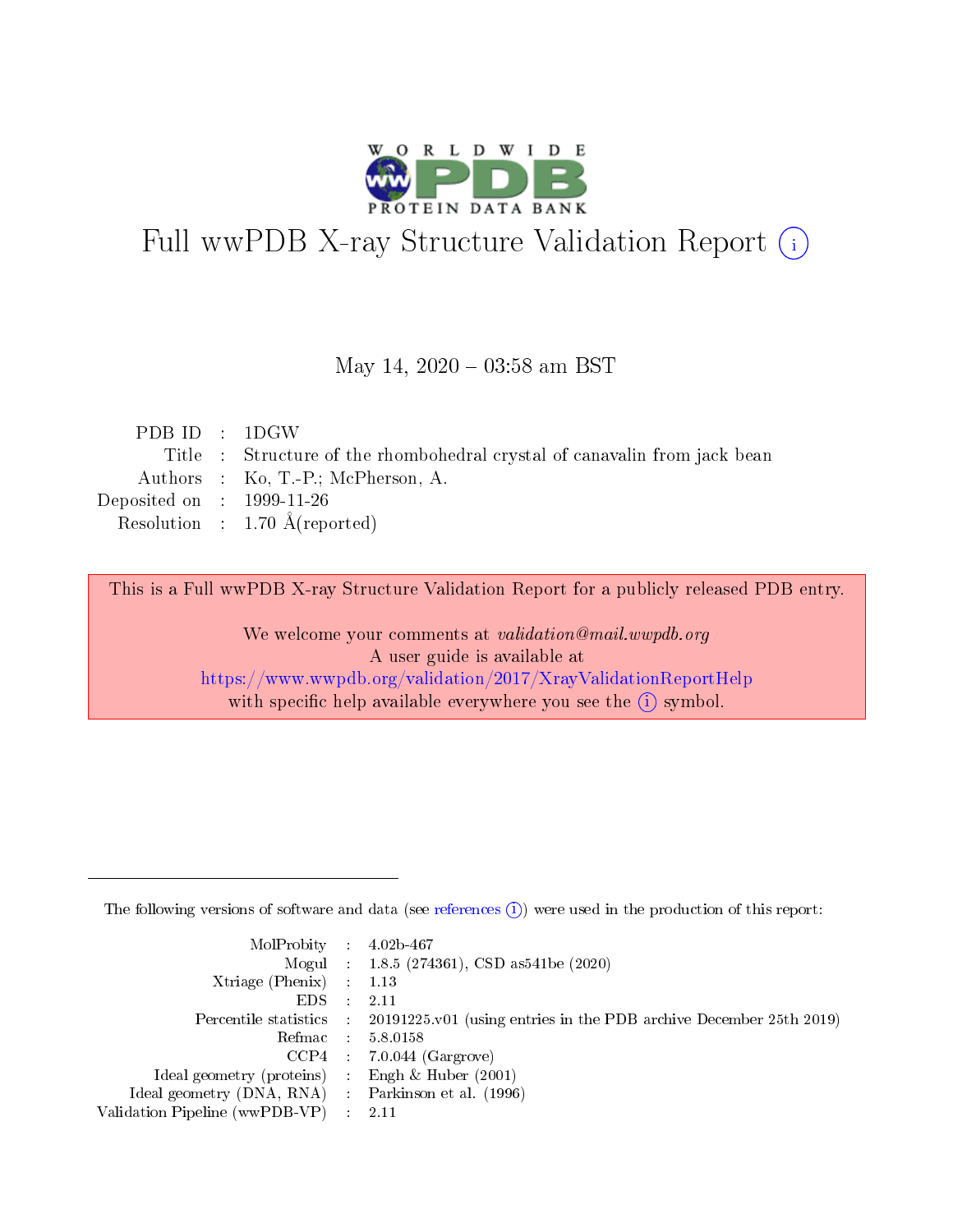## 1 [O](https://www.wwpdb.org/validation/2017/XrayValidationReportHelp#overall_quality)verall quality at a glance  $(i)$

The following experimental techniques were used to determine the structure: X-RAY DIFFRACTION

The reported resolution of this entry is 1.70 Å.

Percentile scores (ranging between 0-100) for global validation metrics of the entry are shown in the following graphic. The table shows the number of entries on which the scores are based.



| Metric                | Whole archive       | Similar resolution                                         |
|-----------------------|---------------------|------------------------------------------------------------|
|                       | (# $\rm{Entries}$ ) | $(\# \text{Entries}, \text{resolution range}(\text{\AA}))$ |
| Clashscore            | 141614              | $4695(1.70-1.70)$                                          |
| Ramachandran outliers | 138981              | $4610(1.70-1.70)$                                          |
| Sidechain outliers    | 138945              | $4610(1.70-1.70)$                                          |
| RSRZ outliers         | 127900              | $4222(1.70-1.70)$                                          |

The table below summarises the geometric issues observed across the polymeric chains and their fit to the electron density. The red, orange, yellow and green segments on the lower bar indicate the fraction of residues that contain outliers for  $\geq=3$ , 2, 1 and 0 types of geometric quality criteria respectively. A grey segment represents the fraction of residues that are not modelled. The numeric value for each fraction is indicated below the corresponding segment, with a dot representing fractions  $\epsilon = 5\%$  The upper red bar (where present) indicates the fraction of residues that have poor fit to the electron density. The numeric value is given above the bar.

| Mol |   | $\sqrt{\frac{1}{1}}$ Chain   Length | Quality of chain |     |  |
|-----|---|-------------------------------------|------------------|-----|--|
|     | A | 178                                 | 53%              | 43% |  |
| റ   |   | 79                                  | 52%              | 42% |  |
|     |   | 93                                  | 43%              | 52% |  |

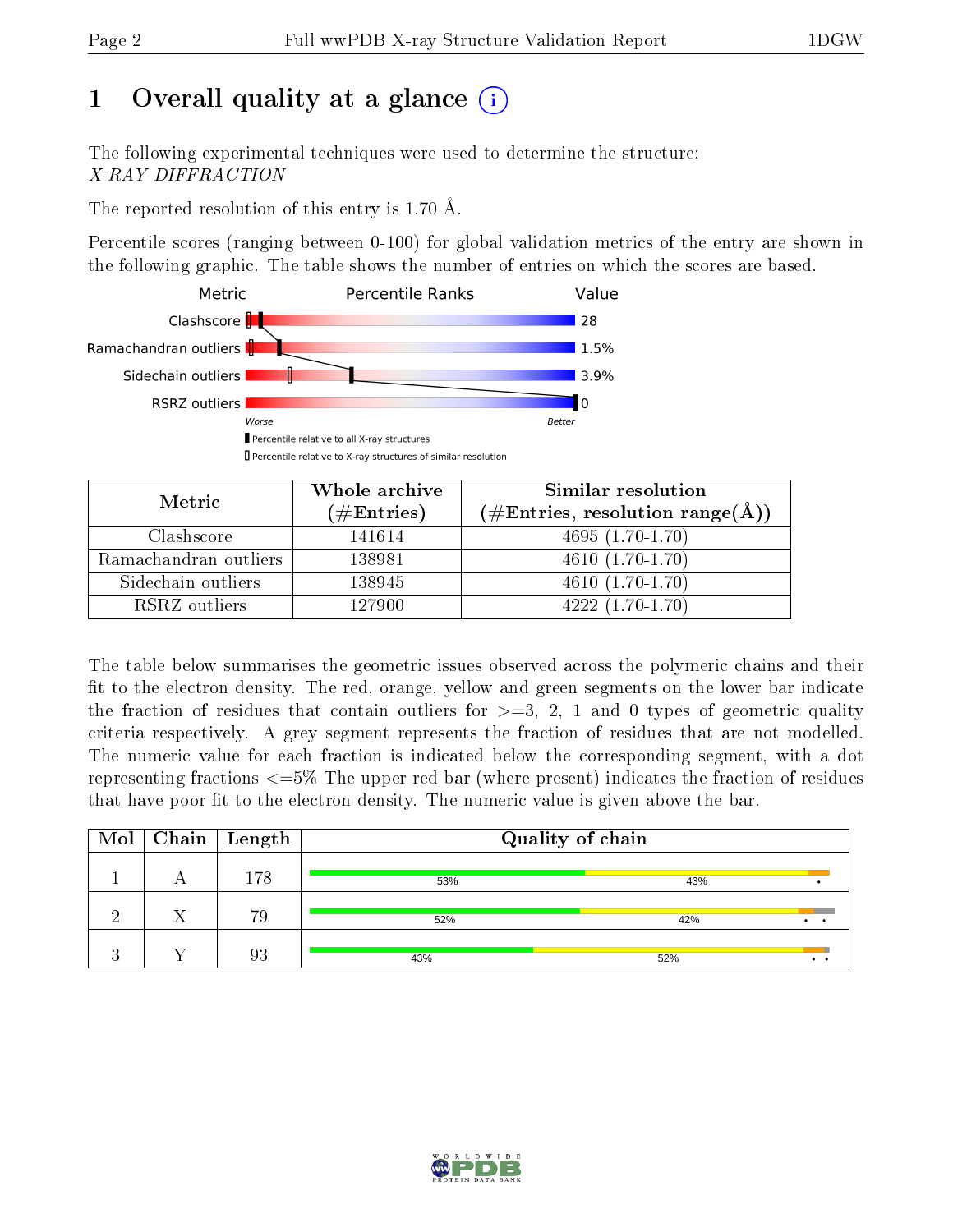# 2 Entry composition (i)

There are 5 unique types of molecules in this entry. The entry contains 3079 atoms, of which 0 are hydrogens and 0 are deuteriums.

In the tables below, the ZeroOcc column contains the number of atoms modelled with zero occupancy, the AltConf column contains the number of residues with at least one atom in alternate conformation and the Trace column contains the number of residues modelled with at most 2 atoms.

• Molecule 1 is a protein called CANAVALIN.

| Mol | ${\rm Chain}$ | Residues |                          |     | $\rm{Atoms}$ |     |  | ZeroOcc   AltConf   Trace |  |
|-----|---------------|----------|--------------------------|-----|--------------|-----|--|---------------------------|--|
|     |               | 178      | $\mathrm{Total}$<br>.458 | 932 | 246          | 278 |  |                           |  |

• Molecule 2 is a protein called CANAVALIN.

| Mol | ${\rm Chain} \mid$ | Residues |              |     | Atoms   |  | ZeroOcc   AltConf   Trace |  |
|-----|--------------------|----------|--------------|-----|---------|--|---------------------------|--|
|     |                    | 76       | Totar<br>610 | 384 | $106\,$ |  |                           |  |

• Molecule 3 is a protein called CANAVALIN.

| Mol | Chain Residues |              |         | $\bm{\mathrm{Atoms}}$ |     |  | ZeroOcc   AltConf   Trace |  |
|-----|----------------|--------------|---------|-----------------------|-----|--|---------------------------|--|
|     | 92             | Total<br>714 | 445 124 |                       | 144 |  |                           |  |

• Molecule 4 is PHOSPHATE ION (three-letter code: PO4) (formula:  $O_4P$ ).



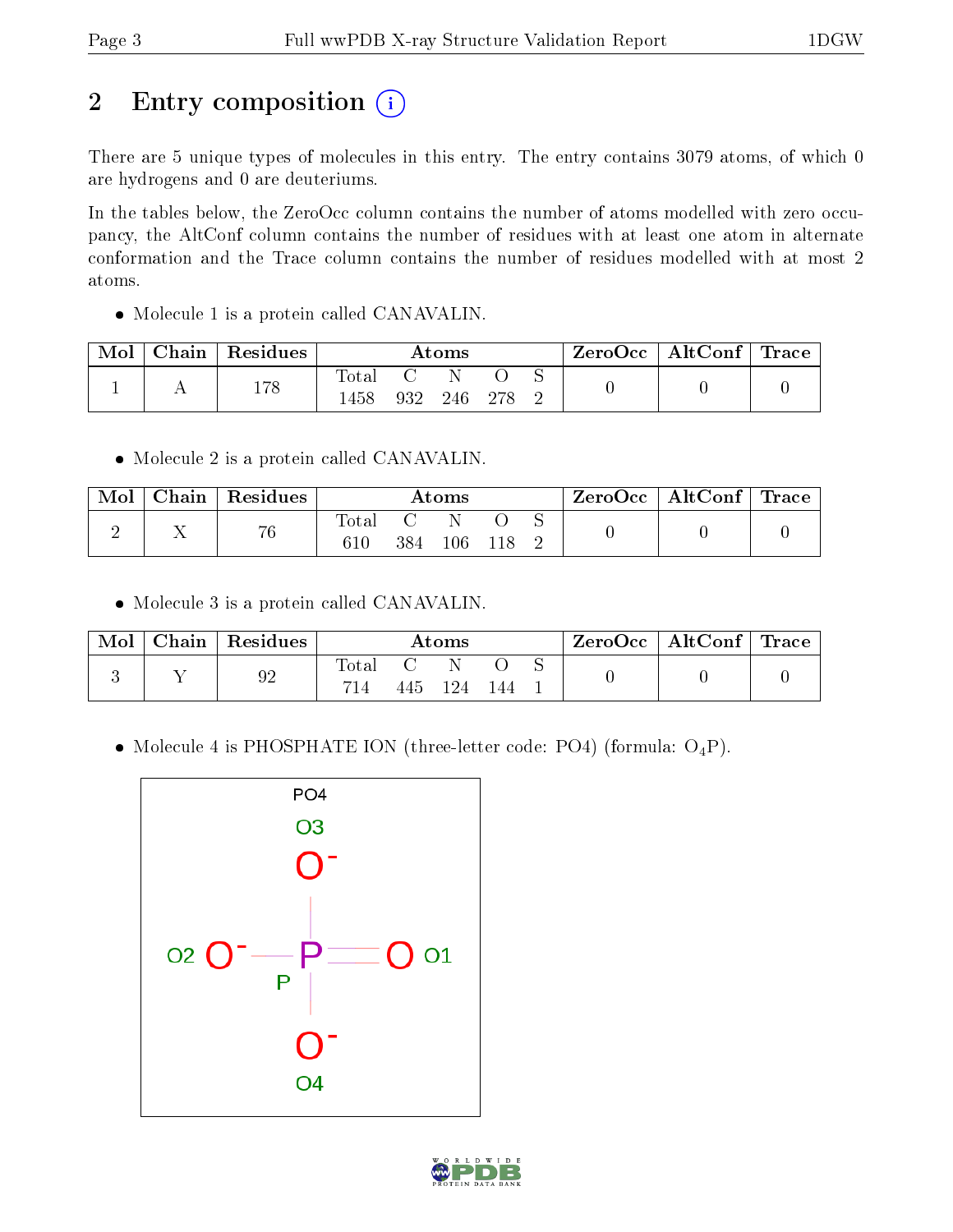|  | $\text{Mol}$   Chain   Residues | Atoms |  |  | $ZeroOcc \   \ AltConf$ |
|--|---------------------------------|-------|--|--|-------------------------|
|  |                                 | Total |  |  |                         |

 $\bullet\,$  Molecule 5 is water.

| Mol | Chain   Residues | Atoms                                 | ZeroOcc   AltConf |
|-----|------------------|---------------------------------------|-------------------|
| 5   | 146              | Total<br>$\overline{O}$<br>146<br>146 |                   |
| 5   | 61               | Total<br>$\circ$ O<br>61<br>61        |                   |
| 5   | 85               | Total<br>- ( )<br>85<br>85            |                   |

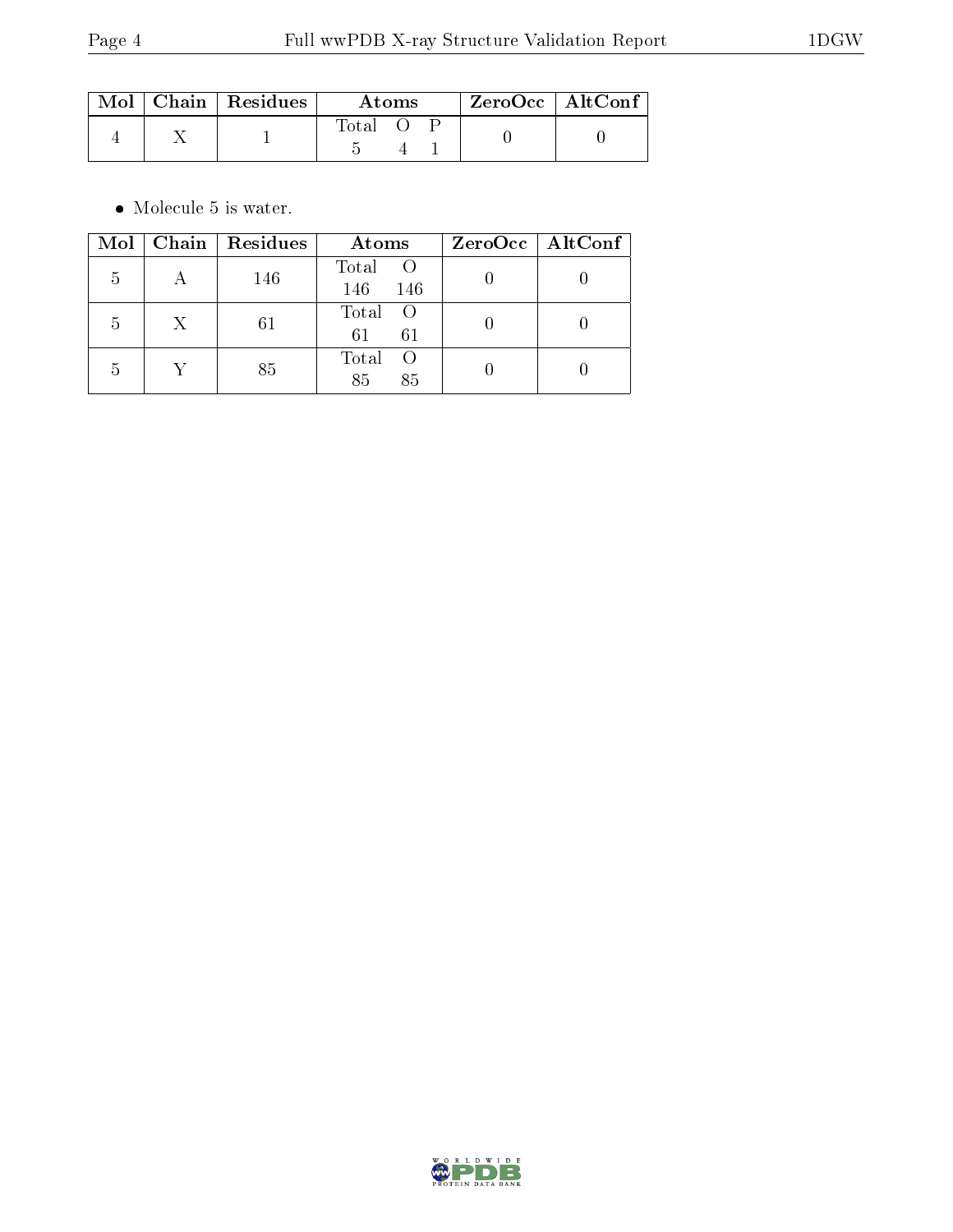## 3 Residue-property plots  $(i)$

These plots are drawn for all protein, RNA and DNA chains in the entry. The first graphic for a chain summarises the proportions of the various outlier classes displayed in the second graphic. The second graphic shows the sequence view annotated by issues in geometry and electron density. Residues are color-coded according to the number of geometric quality criteria for which they contain at least one outlier: green  $= 0$ , yellow  $= 1$ , orange  $= 2$  and red  $= 3$  or more. A red dot above a residue indicates a poor fit to the electron density (RSRZ  $> 2$ ). Stretches of 2 or more consecutive residues without any outlier are shown as a green connector. Residues present in the sample, but not in the model, are shown in grey.



• Molecule 1: CANAVALIN

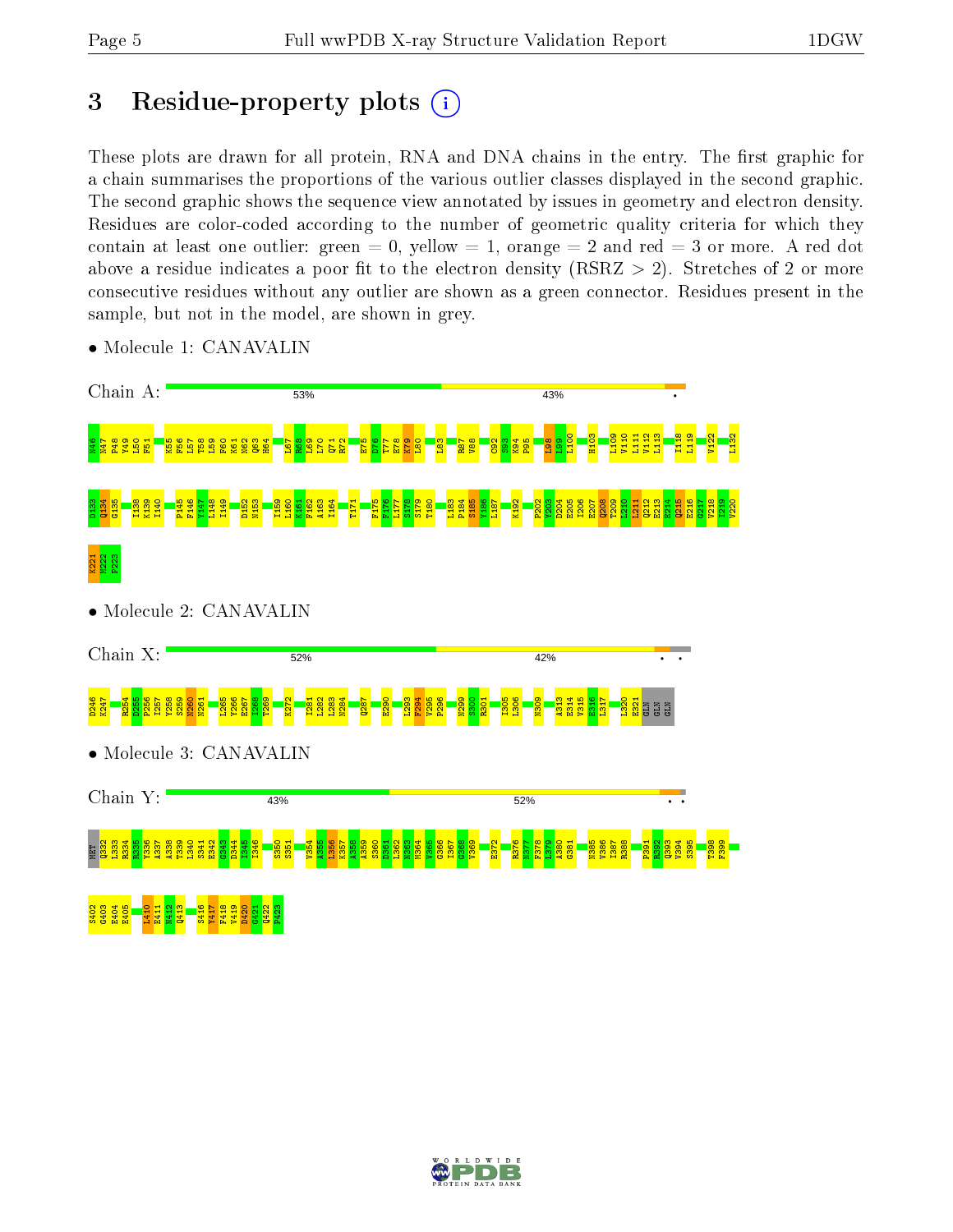## 4 Data and refinement statistics  $(i)$

| Property                                                   | <b>Value</b>                                                  | Source     |
|------------------------------------------------------------|---------------------------------------------------------------|------------|
| Space group                                                | $H_3$                                                         | Depositor  |
| Cell constants                                             | $136.88\text{\AA}$<br>$136.88\text{\AA}$<br>$76.00\text{\AA}$ |            |
| a, b, c, $\alpha$ , $\beta$ , $\gamma$                     | $90.00^\circ$<br>$90.00^\circ$<br>$120.00^{\circ}$            | Depositor  |
| Resolution $(A)$                                           | 300.00<br>$-1.70$                                             | Depositor  |
|                                                            | 38.60<br>$-1.62$                                              | <b>EDS</b> |
| % Data completeness                                        | 83.7 (300.00-1.70)                                            | Depositor  |
| (in resolution range)                                      | 88.4 (38.60-1.62)                                             | <b>EDS</b> |
| $R_{merge}$                                                | 0.09                                                          | Depositor  |
| $\mathrm{R}_{sym}$                                         | (Not available)                                               | Depositor  |
| $\sqrt{I/\sigma}(I) > 1$                                   | $0.87$ (at 1.62Å)                                             | Xtriage    |
| Refinement program                                         | <b>CNS</b>                                                    | Depositor  |
|                                                            | 0.189<br>0.252                                                | Depositor  |
| $R, R_{free}$                                              | 0.192<br>(Not available)                                      | DCC        |
| $R_{free}$ test set                                        | No test flags present.                                        | wwPDB-VP   |
| Wilson B-factor $(A^2)$                                    | 21.2                                                          | Xtriage    |
| Anisotropy                                                 | 0.342                                                         | Xtriage    |
| Bulk solvent $k_{sol}$ (e/Å <sup>3</sup> ), $B_{sol}(A^2)$ | 0.34, 64.8                                                    | <b>EDS</b> |
| $\overline{\text{L-test}$ for twinning <sup>2</sup>        | $< L >$ = 0.40, $< L2$ > = 0.22                               | Xtriage    |
| Estimated twinning fraction                                | $0.447$ for h,-h-k,-l                                         | Xtriage    |
| $F_o, F_c$ correlation                                     | 0.97                                                          | <b>EDS</b> |
| Total number of atoms                                      | 3079                                                          | wwPDB-VP   |
| Average B, all atoms $(A^2)$                               | 36.0                                                          | wwPDB-VP   |

Xtriage's analysis on translational NCS is as follows: The largest off-origin peak in the Patterson function is  $3.09\%$  of the height of the origin peak. No significant pseudotranslation is detected.

<sup>&</sup>lt;sup>2</sup>Theoretical values of  $\langle |L| \rangle$ ,  $\langle L^2 \rangle$  for acentric reflections are 0.5, 0.333 respectively for untwinned datasets, and 0.375, 0.2 for perfectly twinned datasets.



<span id="page-5-1"></span><span id="page-5-0"></span><sup>1</sup> Intensities estimated from amplitudes.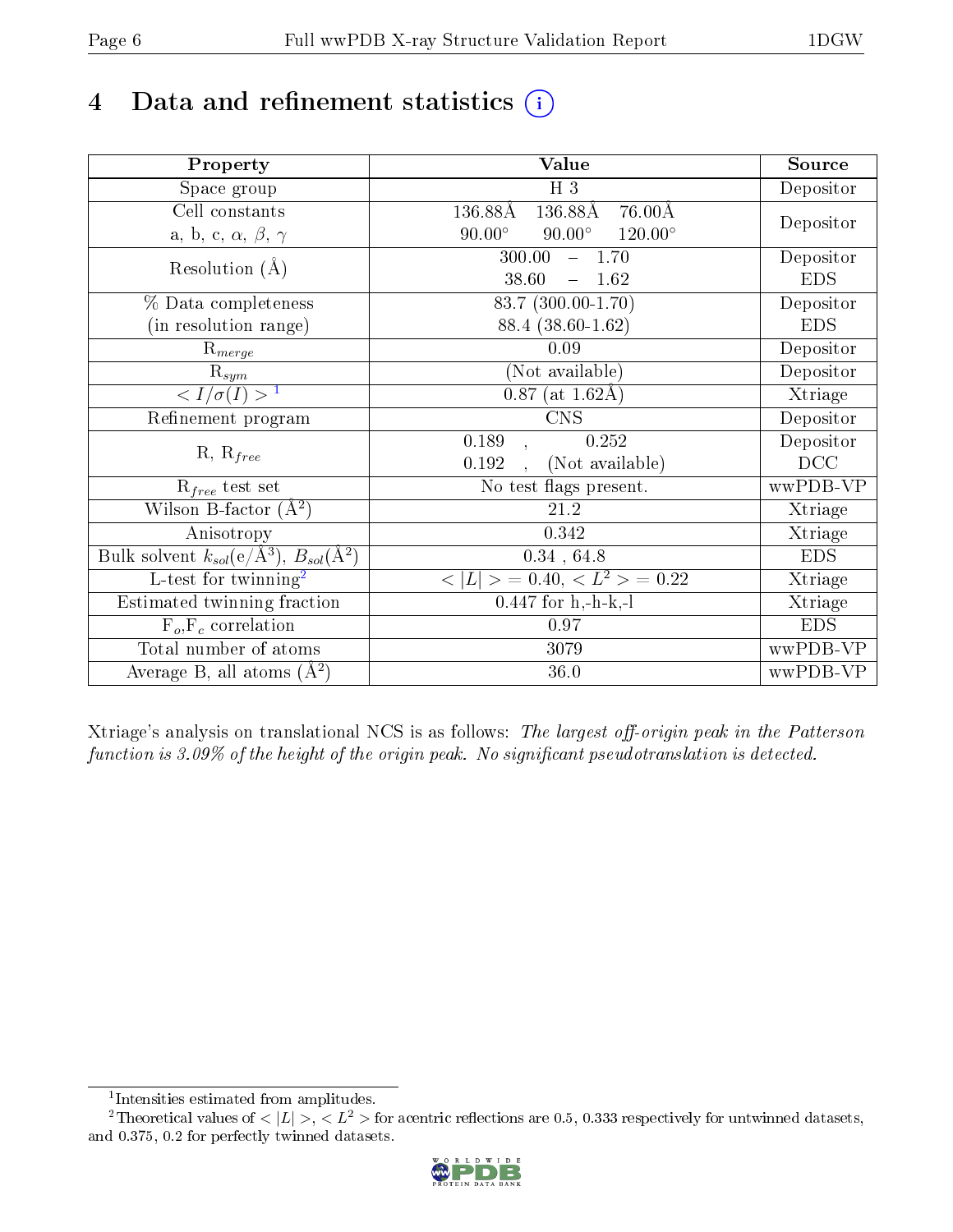## 5 Model quality  $(i)$

### 5.1 Standard geometry  $(i)$

Bond lengths and bond angles in the following residue types are not validated in this section: PO4

The Z score for a bond length (or angle) is the number of standard deviations the observed value is removed from the expected value. A bond length (or angle) with  $|Z| > 5$  is considered an outlier worth inspection. RMSZ is the root-mean-square of all Z scores of the bond lengths (or angles).

| Mol | Chain |             | Bond lengths | Bond angles |                     |  |
|-----|-------|-------------|--------------|-------------|---------------------|--|
|     |       | <b>RMSZ</b> | $\# Z  > 5$  | RMSZ        | # $ Z >5$           |  |
|     |       | 0.40        | 0/1489       | 0.64        | $1/2016$ $(0.0\%)$  |  |
| 2   | X.    | 0.39        | 0/620        | 0.65        | 0/840               |  |
| 3   |       | 0.40        | 0/725        | 0.64        | 0/980               |  |
| AH  | АH    | 0.40        | /2834        | 0.64        | 1/3836<br>$(0.0\%)$ |  |

There are no bond length outliers.

All (1) bond angle outliers are listed below:

|  |  |                           | $\begin{array}{ c c c c c c }\hline \text{Mol} & \text{Chain} & \text{Res} & \text{Type} & \text{Atoms} & \text{Z} & \text{Observed} (^o) & \text{Ideal} (^o) \hline \end{array}$ |           |
|--|--|---------------------------|-----------------------------------------------------------------------------------------------------------------------------------------------------------------------------------|-----------|
|  |  | 211   LEU   N-CA-C   5.47 | 125.78                                                                                                                                                                            | $-111.00$ |

There are no chirality outliers.

There are no planarity outliers.

#### 5.2 Too-close contacts  $\overline{a}$

In the following table, the Non-H and H(model) columns list the number of non-hydrogen atoms and hydrogen atoms in the chain respectively. The H(added) column lists the number of hydrogen atoms added and optimized by MolProbity. The Clashes column lists the number of clashes within the asymmetric unit, whereas Symm-Clashes lists symmetry related clashes.

|  |      | Mol   Chain   Non-H   H(model)   H(added) |      |    | $Clashes$   Symm-Clashes |
|--|------|-------------------------------------------|------|----|--------------------------|
|  | 1458 |                                           | 1447 | 79 |                          |
|  | 610  |                                           | 604  | 46 |                          |
|  | 714  |                                           | 697  | 62 |                          |
|  |      |                                           |      |    |                          |
|  | 146  |                                           |      |    |                          |
|  |      |                                           |      |    |                          |
|  | 85   |                                           |      |    |                          |

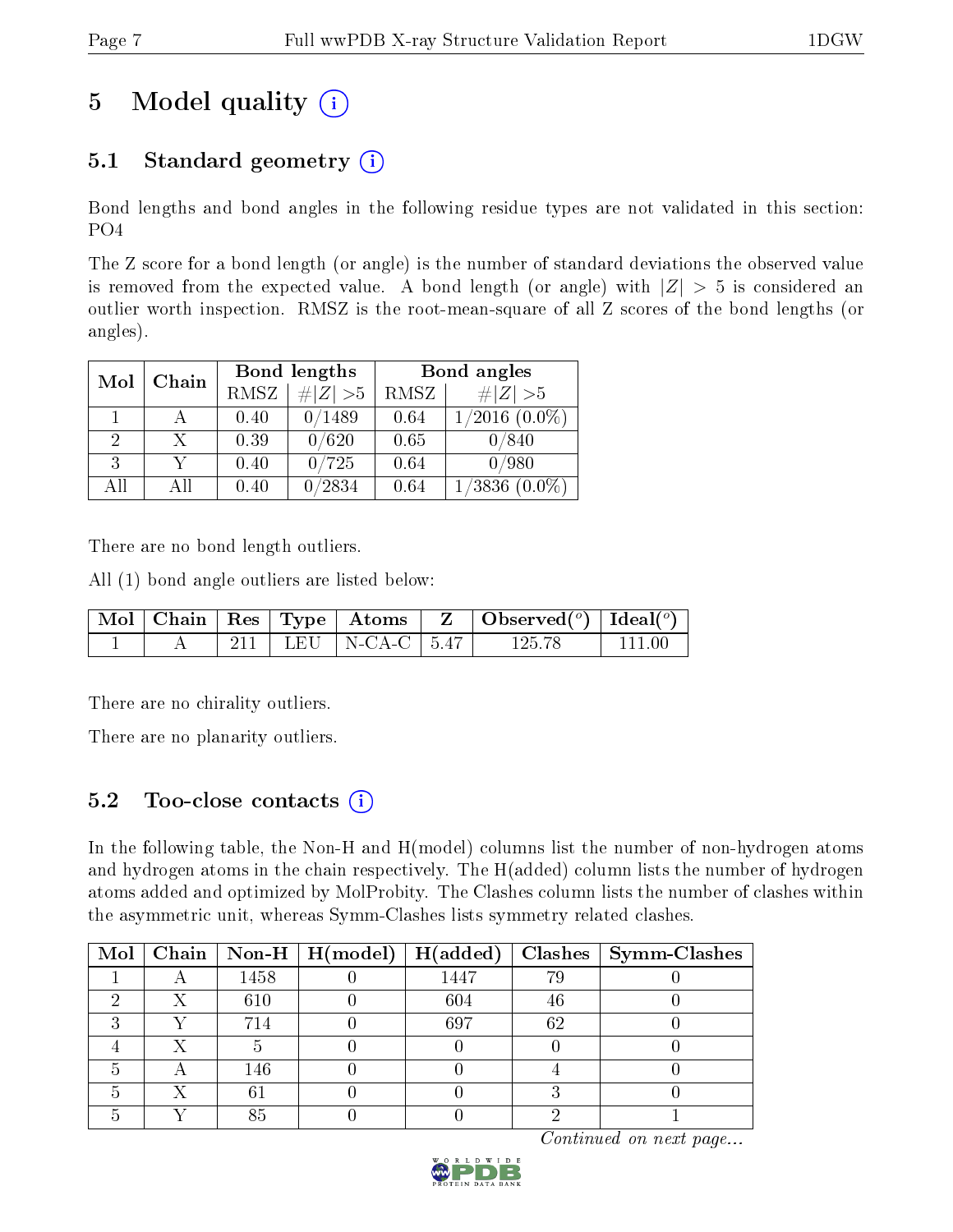Continued from previous page...

|  |      |      | Mol   Chain   Non-H   H(model)   H(added)   Clashes   Symm-Clashes |
|--|------|------|--------------------------------------------------------------------|
|  | 3079 | 2748 |                                                                    |

The all-atom clashscore is defined as the number of clashes found per 1000 atoms (including hydrogen atoms). The all-atom clashscore for this structure is 28.

All (157) close contacts within the same asymmetric unit are listed below, sorted by their clash magnitude.

| Atom-1              | Atom-2                     | Interatomic       | Clash             |
|---------------------|----------------------------|-------------------|-------------------|
|                     |                            | distance $(A)$    | overlap $(A)$     |
| 1:A:148:LEU:HD21    | 1:A:159:ILE:HD12           | 1.48              | 0.94              |
| 1:A:215:GLN:HG2     | 1:A:220:VAL:HG12           | 1.55              | 0.86              |
| 3:Y:395:SER:HA      | 3:Y:398:THR:HG22           | 1.59              | 0.84              |
| 1:A:118:ILE:HB      | 1:A:149:ILE:HB             | 1.66              | 0.76              |
| 1:A:204:ASP:O       | 1:A:208:GLN:HB2            | 1.87              | 0.75              |
| 1:A:122:VAL:H B     | 1:A:145:PRO:HG2            | 1.69              | 0.74              |
| 1:A:109:LEU:HD21    | 2:X:283:LEU:HD11           | 1.69              | 0.73              |
| 1:A:78:GLU:HG3      | 5:A:746:HOH:O              | 1.88              | 0.73              |
| 1: A:221:LYS:H      | 1:A:221:LYS:HD3            | 1.55              | 0.71              |
| 1:A:49:TYR:O        | 3:Y:346:ILE:HD12           | 1.90              | 0.71              |
| 1:A:47:ASN:HD22     | 3:Y:336:TYR:HB3            | $1.\overline{56}$ | 0.70              |
| 1:A:148:LEU:HD21    | 1: A: 159: ILE: CD1        | 2.22              | 0.69              |
| 3:Y:420:ASP:OD2     | 3:Y:422:GLN:HG2            | 1.93              | 0.69              |
| 2:X:256:PRO:HG3     | 2:X:266:TYR:CE1            | 2.27              | 0.68              |
| 1: A:88: VAL:HG13   | 1: A: 160: LEU: HD11       | 1.75              | 0.67              |
| 2:X:287:GLN:HG3     | 5:X:776:HOH:O              | 1.94              | 0.67              |
| 2:X:269:THR:HG22    | 2:X:282:LEU:HD13           | 1.77              | 0.66              |
| 1:A:139:LYS:HB3     | 1: A: 139: LYS: NZ         | 2.12              | 0.64              |
| 1:A:47:ASN:OD1      | 1: A:50:LEU:N              | 2.30              | 0.64              |
| 1: A:164: ILE: HD12 | 1:A:164:ILE:N              | $\overline{2.13}$ | 0.63              |
| 1: A:64: HIS: NE2   | 1: A:221:LYS:HB3           | 2.14              | 0.62              |
| 1: A:98: LEU: HB2   | 1:A:149:ILE:HG12           | 1.82              | 0.62              |
| 1: A:192: LYS: HB3  | $5:A:523:\overline{HOH:O}$ | 1.98              | $\overline{0.62}$ |
| 2:X:313:ALA:O       | 3:Y:339:THR:HA             | 2.00              | 0.61              |
| 2:X:260:ASN:CG      | 2:X:261:ASN:H              | 2.03              | 0.61              |
| 2:X:295:VAL:HG23    | 3:Y:378:PHE:HD2            | 1.66              | 0.60              |
| 3:Y:398:THR:HG23    | 3:Y:399:PHE:CD1            | 2.37              | 0.60              |
| 1:A:59:LEU:HD12     | 1: A:67:LEU:HG             | 1.83              | 0.60              |
| 1:A:207:GLU:HA      | 1:A:211:LEU:HB2            | 1.83              | 0.59              |
| 1: A:71: GLN:NE2    | 1:A:75:GLU:HB3             | 2.18              | 0.59              |
| 3:Y:402:SER:O       | 3:Y:404:GLU:N              | 2.35              | 0.59              |
| 1:A:160:LEU:HD21    | 3:Y:367:ILE:HD11           | 1.84              | 0.58              |
| 3:Y:395:SER:HA      | 3:Y:398:THR:CG2            | 2.31              | 0.58              |

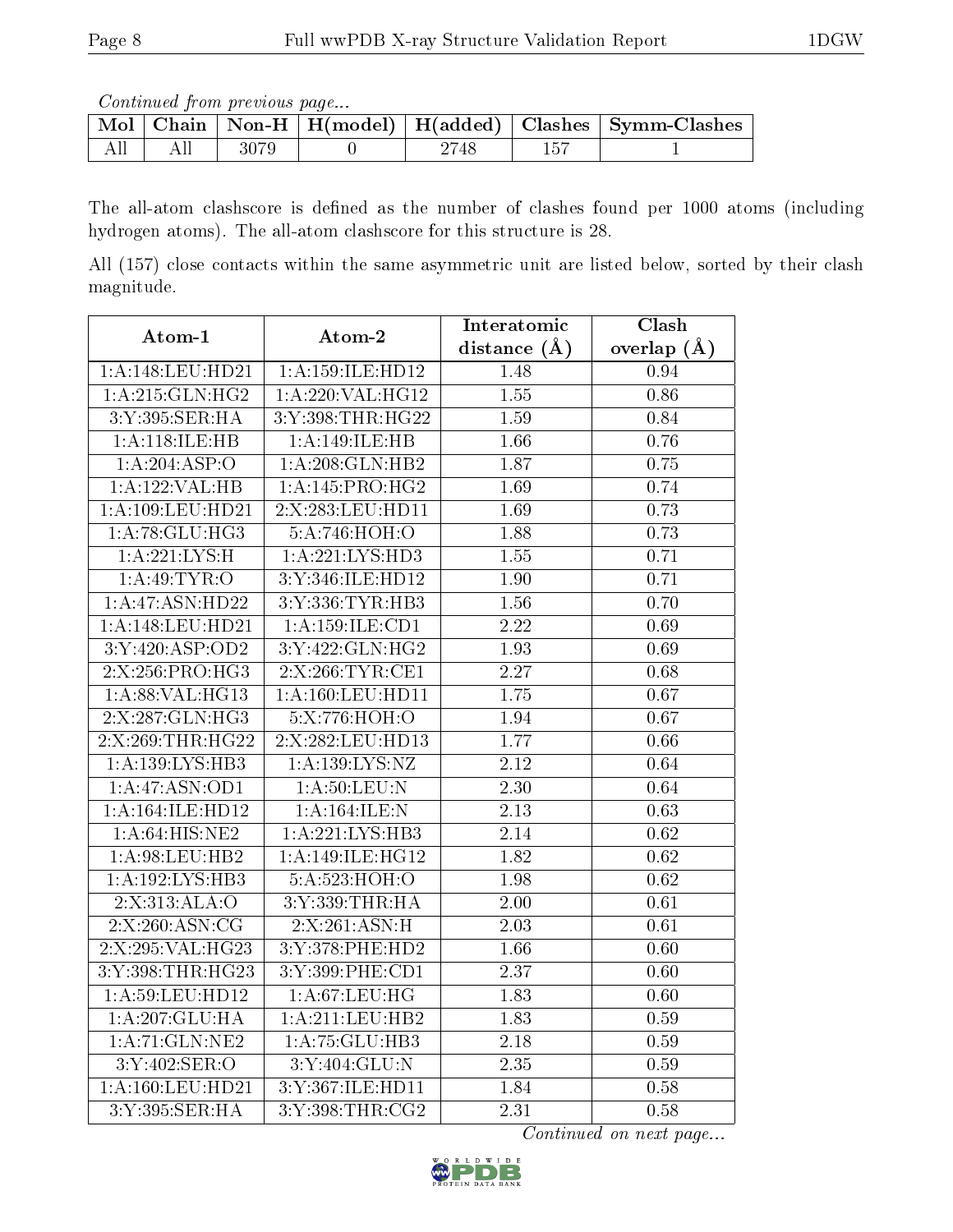| Continuatu jibin previous puge |                            | Interatomic    | Clash           |
|--------------------------------|----------------------------|----------------|-----------------|
| Atom-1                         | Atom-2                     | distance $(A)$ | overlap $(\AA)$ |
| 3:Y:388:ARG:HH11               | 3:Y:411:GLU:HG2            | 1.67           | 0.58            |
| 2:X:267:GLU:HG3                | 2:X:282:LEU:HD11           | 1.85           | 0.58            |
| 3:Y:334:ARG:HH11               | 3:Y:334:ARG:HG2            | 1.68           | 0.58            |
| 1: A:51:PHE:HA                 | 1: A: 55: LYS: HD2         | 1.86           | 0.57            |
| 2:X:260:ASN:OD1                | 2:X:261:ASN:N              | 2.37           | 0.57            |
| 2:X:267:GLU:CG                 | 2:X:282:LEU:HD11           | 2.35           | 0.57            |
| 1:A:95:PRO:HB3                 | 1:A:152:ASP:O              | 2.05           | 0.57            |
| 2:X:293:LEU:HB3                | 3:Y:419:VAL:HG23           | 1.85           | 0.57            |
| 1: A:171:THR:HG23              | $5:A:672:\overline{HOH:O}$ | 2.04           | 0.56            |
| 3:Y:402:SER:OG                 | 3:Y:405:GLU:HG3            | 2.05           | 0.56            |
| 1: A:215: GLN: HG3             | 1: A:216: GLU: H           | 1.70           | 0.56            |
| 3:Y:356:LEU:HD23               | 3:Y:356:LEU:N              | 2.20           | 0.56            |
| $1:A:79:LY\overline{S:HE3}$    | 2:X:321:GLU:CD             | 2.26           | 0.56            |
| 2:X:290:GLU:HG3                | 3:Y:360:SER:HA             | 1.89           | 0.55            |
| 3:Y:387:ILE:HG22               | 3:Y:410:LEU:HD11           | 1.87           | 0.55            |
| 1: A:119: LEU: HD13            | 1: A:148:LEU:HD13          | 1.89           | 0.55            |
| 1:A:110:VAL:H B                | 1:A:138:ILE:HG22           | 1.90           | 0.54            |
| 2:X:320:LEU:HD12               | 3:Y:332:GLN:O              | 2.07           | 0.54            |
| 1: A:180:THR:HA                | 1:A:213:GLU:HG3            | 1.89           | 0.54            |
| 1:A:183:LEU:HD12               | 1:A:184:PRO:HD2            | 1.90           | 0.54            |
| 1:A:202:PRO:HB2                | 1:A:205:GLU:HG3            | 1.88           | 0.54            |
| 1: A:58:THR:HG21               | 1: A:61:LYS:HG2            | 1.90           | 0.54            |
| 2:X:281:ILE:CD1                | 3:Y:369:VAL:HG12           | 2.38           | 0.54            |
| 3:Y:340:LEU:HB3                | 3:Y:344:ASP:HB2            | 1.89           | 0.53            |
| 2:X:294:PHE:HB3                | 3:Y:356:LEU:HD23           | 1.89           | 0.53            |
| 1: A:72: ARG: NH2              | 1: A:171:THR:OG1           | 2.42           | 0.53            |
| 2:X:306:LEU:HB2                | 3:Y:346:ILE:HG23           | 1.91           | 0.53            |
| 3:Y:332:GLN:HG2                | 3:Y:333:LEU:N              | 2.25           | 0.52            |
| 1:A:110:VAL:HG21               | 1:A:140:ILE:CD1            | 2.40           | 0.52            |
| 3:Y:337:ALA:O                  | 3:Y:338:ALA:HB2            | 2.10           | 0.52            |
| $1: A: 109: \text{LEU:HB3}$    | 1:A:162:PHE:HB3            | 1.92           | 0.52            |
| 3:Y:362:LEU:HD21               | 3:Y:364:MET:SD             | 2.50           | 0.51            |
| 1: A:62: ASN:HD21              | 1: A:64: HIS: HB2          | 1.75           | 0.51            |
| 1: A:94: LYS: HB3              | 1:A:95:PRO:HD2             | 1.93           | 0.51            |
| 3:Y:391:PRO:HB2                | 3:Y:394:VAL:HG12           | 1.92           | 0.51            |
| 3:Y:393:GLN:HG3                | 5:Y:598:HOH:O              | 2.10           | 0.51            |
| 3:Y:380:ALA:CA                 | 3:Y:385:ASN:ND2            | 2.75           | 0.50            |
| 2:X:295:VAL:HG22               | 3:Y:417:TYR:O              | 2.11           | 0.50            |
| 1:A:179:SER:HB3                | 1:A:184:PRO:HA             | 1.95           | 0.49            |
| 1:A:94:LYS:HB3                 | 1: A:95: PRO:CD            | 2.43           | 0.49            |
| 2:X:257:ILE:HG13               | 2:X:258:TYR:N              | 2.28           | 0.49            |

Continued from previous page.

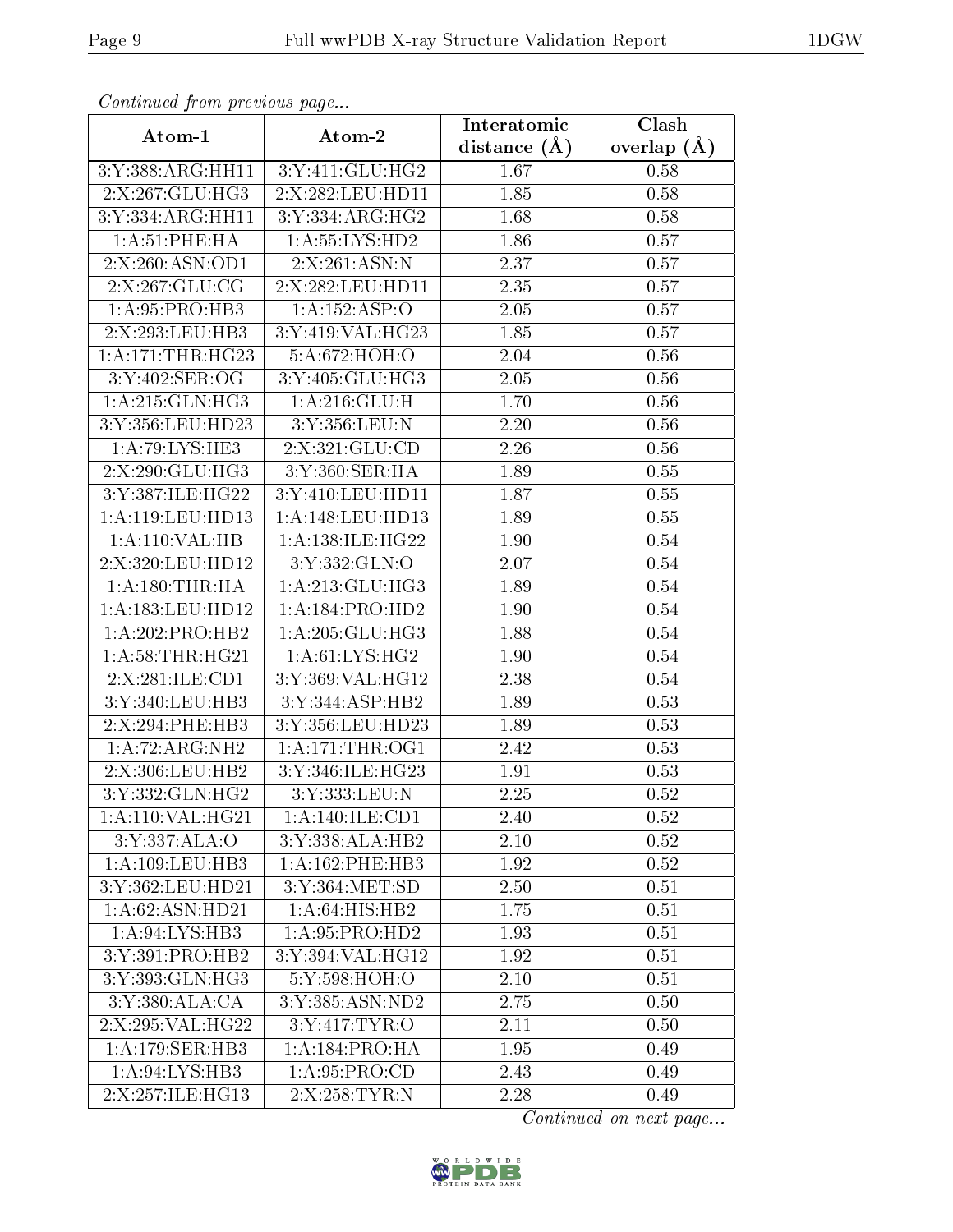| Commaca jibin previous page               |                      | Interatomic    | Clash           |  |
|-------------------------------------------|----------------------|----------------|-----------------|--|
| Atom-1                                    | Atom-2               | distance $(A)$ | overlap $(\AA)$ |  |
| 2:X:257:ILE:HD11                          | 2:X:265:LEU:CD2      | 2.42           | 0.49            |  |
| 1:A:179:SER:CB                            | 1:A:185:SER:H        | 2.26           | 0.49            |  |
| 3:Y:411:GLU:C                             | 3:Y:413:GLN:H        | 2.14           | 0.49            |  |
| 2:X:295:VAL:HG23                          | 3:Y:378:PHE:CD2      | 2.48           | 0.48            |  |
| 1: A: 139: LYS: HB3                       | 1:A:139:LYS:HZ3      | 1.77           | 0.48            |  |
| 1: A:63: GLN: HG3                         | 1:A:64:HIS:HD1       | 1.79           | 0.48            |  |
| 1: A:98: LEU: HD23                        | 1:A:220:VAL:HG22     | 1.96           | 0.48            |  |
| 3:Y:395:SER:CA                            | 3:Y:398:THR:HG22     | 2.38           | 0.48            |  |
| 1: A:80: LEU:HD22                         | 1: A:83: LEU: HD12   | 1.96           | 0.47            |  |
| 2:X:314:GLU:O                             | 3:Y:356:LEU:HA       | 2.13           | 0.47            |  |
| 3:Y:387:ILE:CG2                           | 3:Y:410:LEU:HD11     | 2.44           | 0.47            |  |
| 2:X:258:TYR:CE2                           | 2:X:265:LEU:HD23     | 2.48           | 0.47            |  |
| 2:X:299:ASN:OD1                           | 3:Y:376:ARG:HG2      | 2.14           | 0.47            |  |
| 2:X:301:ARG:HD3                           | 3:Y:372:GLU:O        | 2.14           | 0.47            |  |
| 1:A:72:ARG:O                              | 1:A:75:GLU:HB2       | 2.14           | 0.47            |  |
| 2:X:293:LEU:HB3                           | 3:Y:419:VAL:CG2      | 2.45           | 0.47            |  |
| 3:Y:380:ALA:HA                            | 3:Y:385:ASN:ND2      | 2.29           | 0.47            |  |
| 3:Y:393:GLN:CD                            | 3:Y:393:GLN:H        | 2.18           | 0.47            |  |
| 1:A:184:PRO:O                             | 1:A:185:SER:C        | 2.52           | 0.47            |  |
| 2:X:258:TYR:CD2                           | 2:X:265:LEU:HD23     | 2.49           | 0.47            |  |
| 2:X:269:THR:OG1                           | 2:X:272:LYS:HE2      | 2.15           | 0.46            |  |
| 3:Y:378:PHE:O                             | 3:Y:385:ASN:HA       | 2.16           | 0.46            |  |
| 1:A:87:ARG:HB2                            | 1:A:163:ALA:HB3      | 1.97           | 0.46            |  |
| 3:Y:350:SER:O                             | 3:Y:351:SER:HB2      | 2.14           | 0.46            |  |
| 1: A:113: LEU:O                           | 1: A: 134: GLN: NE2  | 2.47           | 0.46            |  |
| 2:X:296:PRO:HA                            | 3:Y:354:VAL:O        | 2.17           | 0.45            |  |
| 3:Y:416:SER:O                             | 3:Y:418:PHE:N        | 2.42           | 0.45            |  |
| 2:X:315:VAL:HG12                          | 3:Y:338:ALA:O        | 2.16           | 0.45            |  |
| 2:X:257:ILE:HD11                          | 2:X:265:LEU:HD23     | 1.99           | 0.45            |  |
| 2:X:281:ILE:HD13                          | 3:Y:369:VAL:HG12     | 1.98           | 0.45            |  |
| $1:A:179:\overline{\text{SER:H}\text{A}}$ | 1:A:184:PRO:HA       | 2.00           | 0.44            |  |
| 3:Y:386:VAL:C                             | 3:Y:388:ARG:N        | 2.67           | 0.44            |  |
| 3:Y:386:VAL:O                             | 3:Y:387:ILE:C        | 2.54           | 0.44            |  |
| 1:A:212:GLN:HG3                           | 1:A:213:GLU:N        | 2.33           | 0.44            |  |
| 1: A:177:LEU:HD11                         | 1: A: 187: LEU: HD11 | 2.00           | 0.44            |  |
| $1:A:\overline{50:LEU:HDI1}$              | 3:Y:340:LEU:HD22     | 2.00           | 0.44            |  |
| 2:X:254:ARG:HH11                          | 2:X:254:ARG:HG2      | 1.82           | 0.44            |  |
| 2:X:247:LYS:HB2                           | 5:X:605:HOH:O        | 2.18           | 0.44            |  |
| 1: A:51:PHE:HA                            | 1: A: 55: LYS: NZ    | 2.33           | 0.43            |  |
| 1: A:60:PHE:CZ                            | 1:A:62:ASN:HB3       | 2.54           | 0.43            |  |
| 1: A:62: ASN: C                           | 1: A:64: HIS:H       | 2.21           | 0.43            |  |

Continued from previous page.

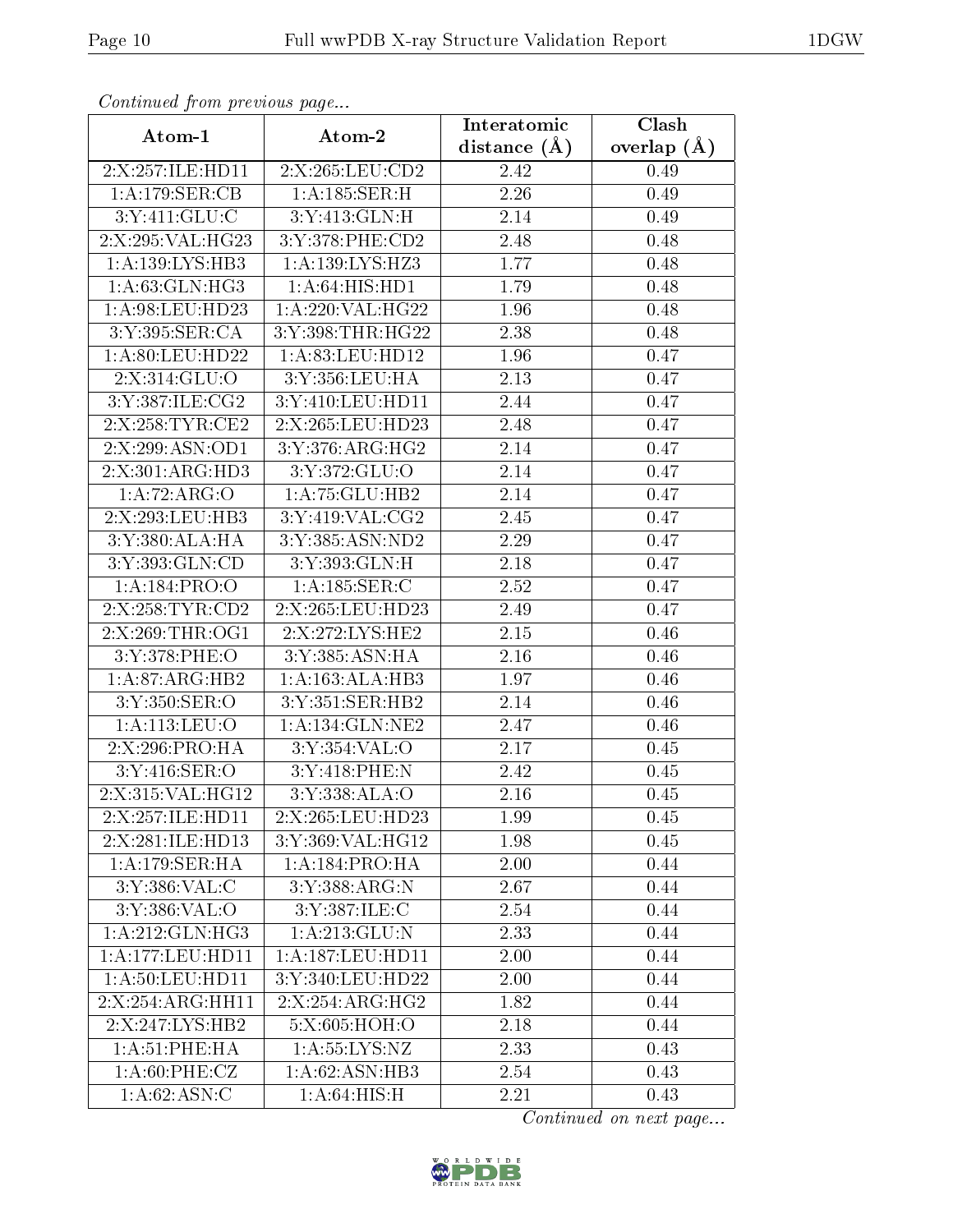| Commaca jibin previous page |                        | Interatomic    | Clash         |
|-----------------------------|------------------------|----------------|---------------|
| Atom-1                      | Atom-2                 | distance $(A)$ | overlap $(A)$ |
| 2:X:290:GLU:HG3             | 3:Y:359:ALA:O          | 2.19           | 0.43          |
| 3:Y:404:GLU:CD              | 3:Y:404:GLU:N          | 2.72           | 0.43          |
| 1: A:51:PHE:CA              | 1: A: 55: LYS: HD2     | 2.48           | 0.43          |
| 1: A:69: LEU: HD21          | 5:A:671:HOH:O          | 2.19           | 0.43          |
| 3:Y:341:SER:O               | 3:Y:342:GLU:C          | 2.56           | 0.43          |
| 3:Y:380:ALA:C               | 3:Y:385:ASN:HD22       | 2.22           | 0.42          |
| 1:A:48:PRO:HB2              | 1: A:77:THR:HG21       | 2.01           | 0.42          |
| 1: A:202:PRO:HG2            | 1: A:205: GLU:OE2      | 2.20           | 0.42          |
| 1: A:62: ASN:ND2            | 1:A:64:HTS:HB2         | 2.33           | 0.42          |
| 2:X:256:PRO:HB2             | 2:X:259:SER:HB3        | 2.01           | 0.42          |
| 2:X:317:LEU:HB3             | 3:Y:336:TYR:HB2        | 2.01           | 0.42          |
| 3:Y:340:LEU:HB3             | 3:Y:344:ASP:CB         | 2.49           | 0.42          |
| 1: A:215: GLN:CG            | 1:A:220:VAL:HG12       | 2.39           | 0.42          |
| 1: A:112: VAL:HG21          | 1:A:132:LEU:HB3        | 2.01           | 0.42          |
| 1:A:95:PRO:HB3              | 1:A:153:ASN:HA         | 2.01           | 0.42          |
| 3:Y:398:THR:HG23            | 3:Y:399:PHE:HD1        | 1.81           | 0.42          |
| 1:A:110:VAL:HG21            | 1: A:140: ILE: HD11    | 2.02           | 0.42          |
| 3:Y:381:GLY:HA3             | 5:Y:642:HOH:O          | 2.19           | 0.42          |
| 1:A:183:LEU:CD1             | 1:A:184:PRO:HD2        | 2.49           | 0.42          |
| 1: A:51:PHE:HA              | 1: A: 55: LYS: CD      | 2.50           | 0.42          |
| 1:A:111:LEU:N               | 1: A: 160: LEU: O      | 2.48           | 0.41          |
| 2:X:246:ASP:HA              | 5:X:656:HOH:O          | 2.19           | 0.41          |
| 1:A:215:GLN:HG3             | 1: A:216: GLU:N        | 2.35           | 0.41          |
| 1: A:98: LEU: HD21          | 1: A: 100: LEU: HD23   | 2.02           | 0.41          |
| 1: A:60:PHE: C              | 1: A:60: PHE:CD1       | 2.94           | 0.41          |
| 2:X:266:TYR:O               | 2:X:284:ASN:HB2        | 2.20           | 0.41          |
| 2:X:321:GLU:O               | 3:Y:332:GLN:N          | 2.54           | 0.41          |
| 2:X:257:ILE:HD11            | 2:X:265:LEU:HG         | 2.02           | 0.41          |
| 2:X:281:ILE:CG2             | 2:X:282:LEU:N          | 2.83           | 0.41          |
| 1:A:47:ASN:C                | 1:A:47:ASN:OD1         | 2.59           | 0.41          |
| 1: A:58:THR:CG2             | 1: A:61:LYS:HG2        | 2.51           | 0.41          |
| 2:X:305:ILE:O               | 3:Y:366:GLY:HA2        | 2.21           | 0.41          |
| 2:X:314:GLU:O               | 3:Y:357:LYS:N          | 2.50           | 0.41          |
| 1:A:119:LEU:HD11            | $1: A:146:$ PHE: $CD2$ | 2.55           | 0.41          |
| 1:A:103:HIS:CE1             | 1:A:175:PHE:HB2        | 2.56           | 0.41          |
| $1: A:56:$ PHE:CE2          | 1: A:70: LEU: HB2      | 2.56           | 0.41          |
| 2:X:293:LEU:HD23            | 3:Y:419:VAL:CG2        | 2.50           | 0.41          |
| 1: A: 100: LEU: HG          | 1:A:218:VAL:O          | 2.21           | 0.40          |
| 1: A: 134: GLN: OE1         | 1:A:135:GLY:N          | 2.54           | 0.40          |
| 2:X:309:ASN:O               | 3:Y:342:GLU:HG3        | 2.21           | 0.40          |
| 1: A:206: ILE:C             | 1: A:208: GLN:N        | 2.75           | 0.40          |

Continued from previous page.

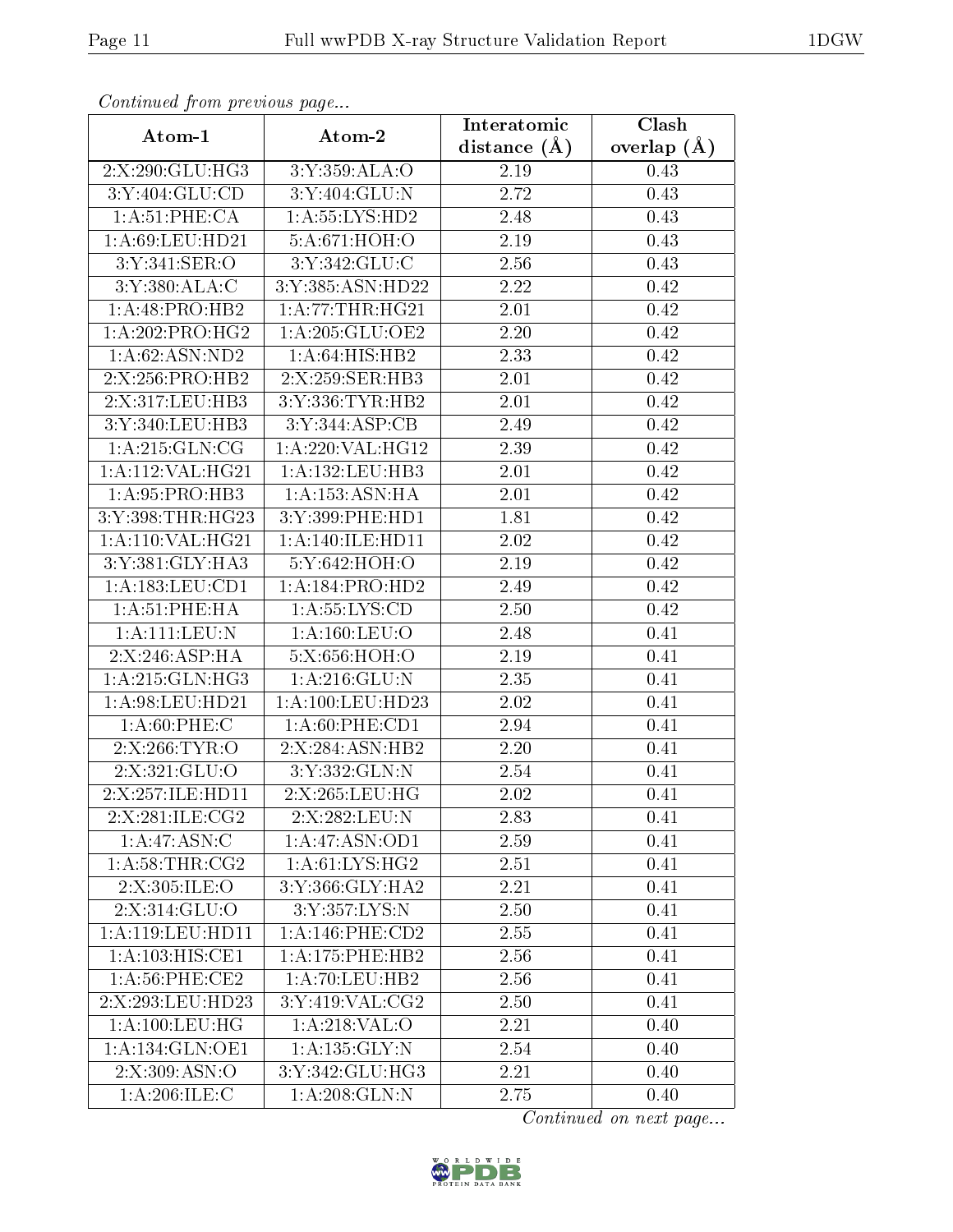Continued from previous page...

| Atom-1        | Atom-2        |      | $\gamma$ lash<br>overlap (A |
|---------------|---------------|------|-----------------------------|
| 3:Y:386:VAL:O | 3:Y:388:ARG:N | 2.54 | 0.40                        |

All (1) symmetry-related close contacts are listed below. The label for Atom-2 includes the symmetry operator and encoded unit-cell translations to be applied.

| Atom-2 |                                          | Interatomic    | Clash         |
|--------|------------------------------------------|----------------|---------------|
| Atom-1 |                                          | distance $(A)$ | overlap $(A)$ |
|        | $5:Y:633:HOH:O$   $5:Y:633:HOH:O[2 555]$ | . .75          | (J.45         |

#### 5.3 Torsion angles  $(i)$

#### 5.3.1 Protein backbone  $(i)$

In the following table, the Percentiles column shows the percent Ramachandran outliers of the chain as a percentile score with respect to all X-ray entries followed by that with respect to entries of similar resolution.

The Analysed column shows the number of residues for which the backbone conformation was analysed, and the total number of residues.

| Mol            | Chain | Analysed         | Favoured     | Allowed    | Outliers | Percentiles       |
|----------------|-------|------------------|--------------|------------|----------|-------------------|
|                |       | $176/178$ (99%)  | 164 (93%)    | 11 $(6\%)$ | $1(1\%)$ | $\vert$ 11<br>25  |
| $\overline{2}$ | X     | $74/79$ $(94\%)$ | 71 (96%)     | 2(3%)      | $1(1\%)$ | $\boxed{2}$       |
| 3              |       | 90/93(97%)       | 75 (83%)     | $12(13\%)$ | $3(3\%)$ | $\boxed{0}$       |
| All            | All   | 340/350(97%)     | 310 $(91\%)$ | 25(7%)     | $5(2\%)$ | $\boxed{2}$<br>10 |

All (5) Ramachandran outliers are listed below:

| Mol | Chain | Res | Type       |
|-----|-------|-----|------------|
| 3   |       | 403 | <b>GLY</b> |
|     | X     | 260 | <b>ASN</b> |
|     |       | 417 | TYR.       |
|     |       | 410 | LEU        |
|     |       | 185 | SER.       |

#### 5.3.2 Protein sidechains  $(i)$

In the following table, the Percentiles column shows the percent sidechain outliers of the chain as a percentile score with respect to all X-ray entries followed by that with respect to entries of similar

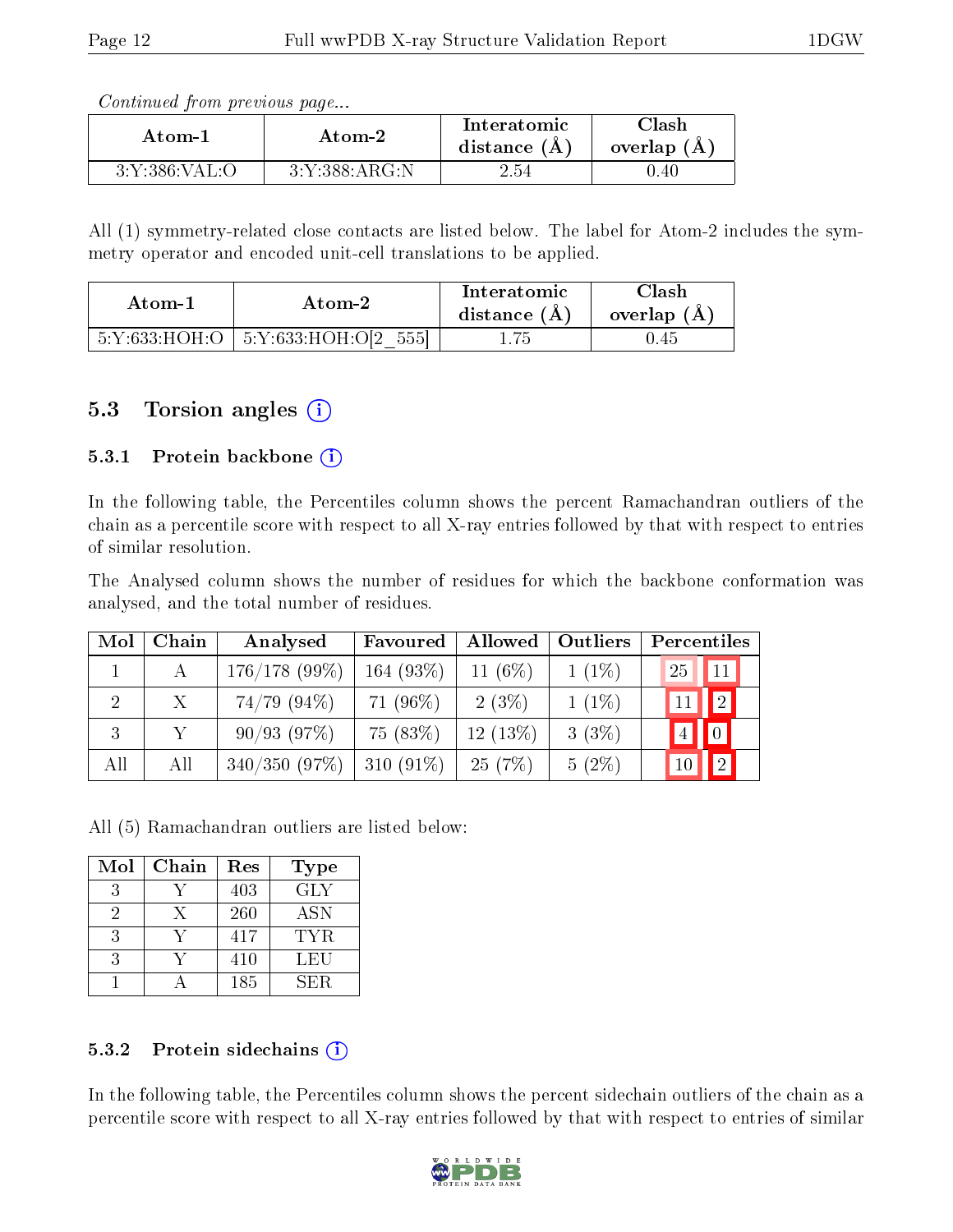resolution.

The Analysed column shows the number of residues for which the sidechain conformation was analysed, and the total number of residues.

| Mol                         | Chain | Analysed          | Rotameric | Outliers   | Percentiles |                |
|-----------------------------|-------|-------------------|-----------|------------|-------------|----------------|
|                             | A     | $165/165$ (100\%) | 156 (94%) | $9(6\%)$   | 21          | $\overline{7}$ |
| $\mathcal{D}_{\mathcal{A}}$ | X     | 68/71(96%)        | 67 (98%)  | $1(2\%)$   | 65          | 51             |
| 3                           |       | $78/79$ (99%)     | 76 (97%)  | 2(3%)      | 46          | 28             |
| All                         | All   | $311/315(99\%)$   | 299 (96%) | 12 $(4\%)$ | 32          | 13             |

All (12) residues with a non-rotameric sidechain are listed below:

| Mol            | Chain          | Res | Type       |
|----------------|----------------|-----|------------|
| 1              | А              | 57  | LEU        |
| 1              | А              | 79  | <b>LYS</b> |
| 1              | А              | 92  | <b>CYS</b> |
| 1              | $\overline{A}$ | 98  | LEU        |
| $\mathbf{1}$   | A              | 134 | <b>GLN</b> |
| 1              | A              | 208 | <b>GLN</b> |
| $\mathbf{1}$   | А              | 209 | THR        |
| $\mathbf{1}$   | А              | 215 | <b>GLN</b> |
| $\mathbf{1}$   | А              | 221 | <b>LYS</b> |
| $\overline{2}$ | X              | 294 | PHE        |
| 3              | Y              | 356 | LEU        |
| 3              |                | 420 | ASP        |

Some sidechains can be flipped to improve hydrogen bonding and reduce clashes. All (7) such sidechains are listed below:

| Mol | Chain | Res | <b>Type</b> |
|-----|-------|-----|-------------|
|     |       | 71  | <b>GLN</b>  |
|     |       | 96  | <b>ASN</b>  |
|     | А     | 153 | <b>ASN</b>  |
|     |       | 193 | <b>ASN</b>  |
|     |       | 212 | <b>GLN</b>  |
| 3   |       | 332 | <b>GLN</b>  |
| २   |       | 382 | <b>HIS</b>  |

#### 5.3.3 RNA (1)

There are no RNA molecules in this entry.

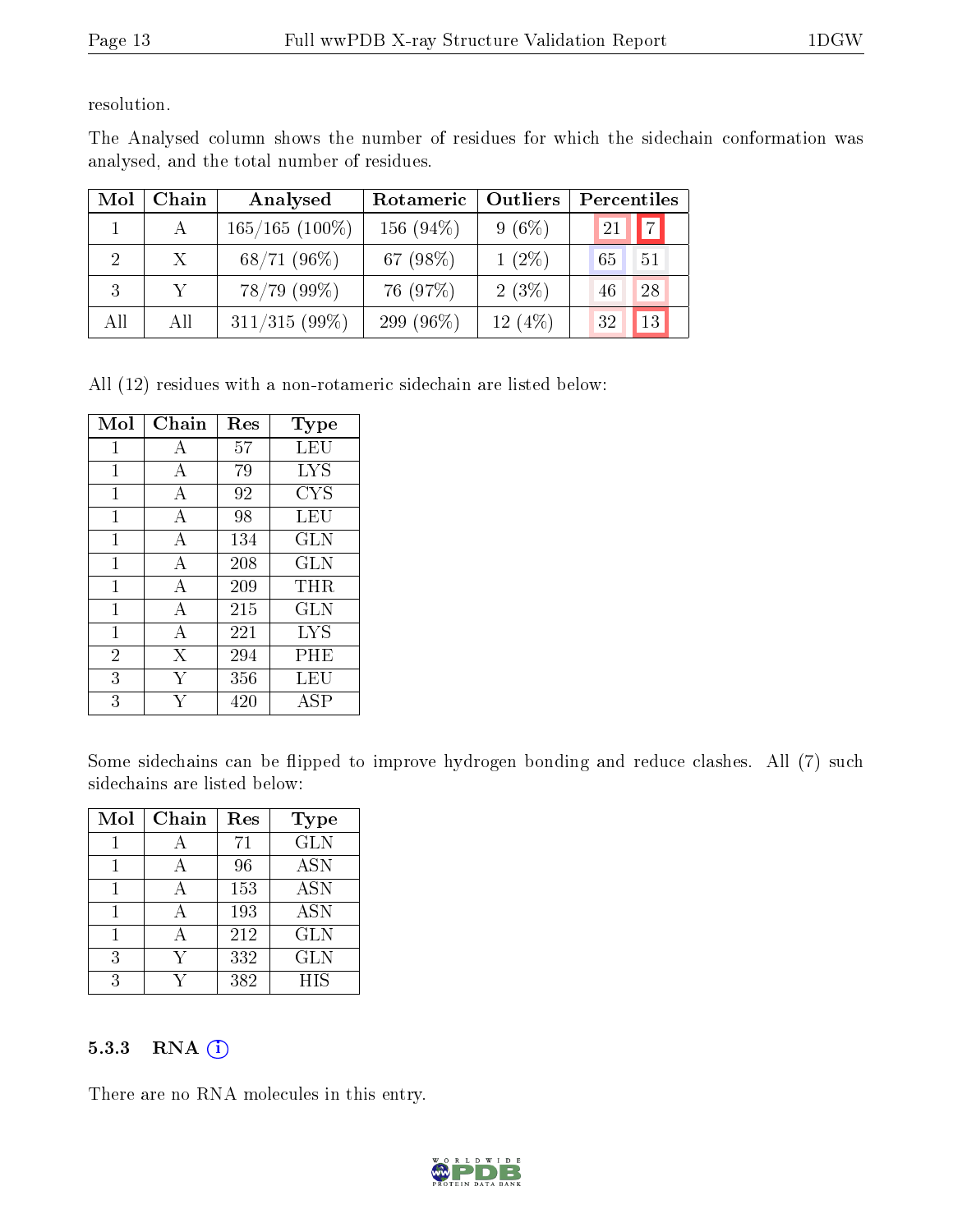#### 5.4 Non-standard residues in protein, DNA, RNA chains (i)

There are no non-standard protein/DNA/RNA residues in this entry.

#### 5.5 Carbohydrates  $(i)$

There are no carbohydrates in this entry.

#### 5.6 Ligand geometry  $(i)$

1 ligand is modelled in this entry.

In the following table, the Counts columns list the number of bonds (or angles) for which Mogul statistics could be retrieved, the number of bonds (or angles) that are observed in the model and the number of bonds (or angles) that are dened in the Chemical Component Dictionary. The Link column lists molecule types, if any, to which the group is linked. The Z score for a bond length (or angle) is the number of standard deviations the observed value is removed from the expected value. A bond length (or angle) with  $|Z| > 2$  is considered an outlier worth inspection. RMSZ is the root-mean-square of all Z scores of the bond lengths (or angles).

| Mol | $\vert$ Type $\vert$ | $\mid$ Chain | $^{\shortmid}$ Res | Link   | Bond lengths |      |              | Bond angles |      |         |
|-----|----------------------|--------------|--------------------|--------|--------------|------|--------------|-------------|------|---------|
|     |                      |              |                    |        | Counts       | RMSZ | $ \# Z  > 2$ | Counts      | RMSZ | $\# Z $ |
|     | PO4                  |              | 500                | $\sim$ |              | 1.59 |              | 6,6,6       | 0.44 |         |

There are no bond length outliers.

There are no bond angle outliers.

There are no chirality outliers.

There are no torsion outliers.

There are no ring outliers.

No monomer is involved in short contacts.

#### 5.7 [O](https://www.wwpdb.org/validation/2017/XrayValidationReportHelp#nonstandard_residues_and_ligands)ther polymers  $(i)$

There are no such residues in this entry.

#### 5.8 Polymer linkage issues  $(i)$

There are no chain breaks in this entry.